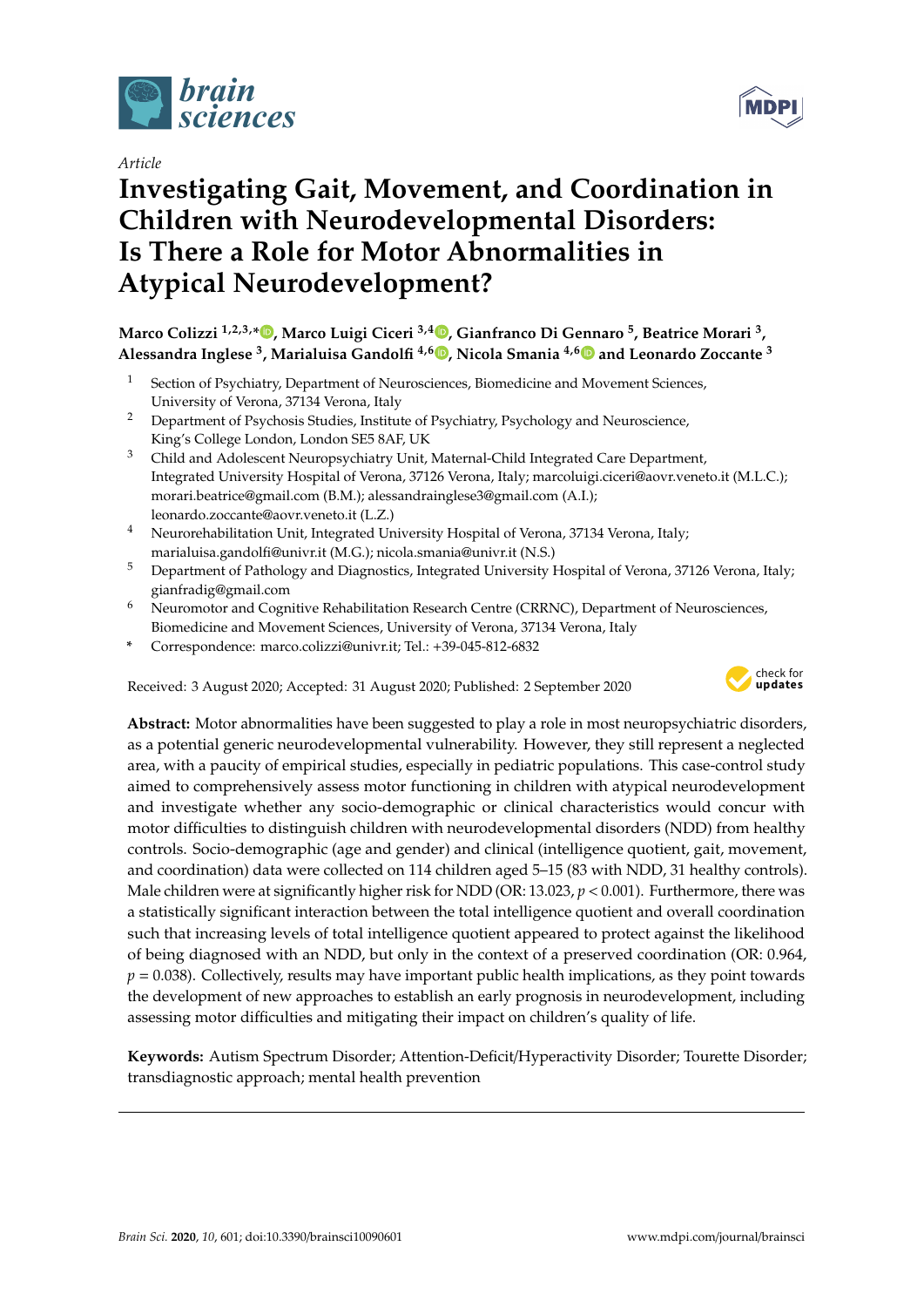## **1. Introduction**

Autism Spectrum Disorder (ASD), Attention-Deficit/Hyperactivity Disorder (ADHD), and Tourette Disorder (TD) have been historically classified as distinct disorders, although with the commonality of childhood onset [\[1\]](#page-8-0). However, their separation into categorical diagnoses has been questioned [\[2\]](#page-8-1), due to the evidence of substantial comorbidity [\[3–](#page-8-2)[5\]](#page-8-3) and overlap in terms of neuropsychological and psychopathological manifestations [\[4,](#page-8-4)[6](#page-8-5)[–8\]](#page-8-6) as well as neurobiological and genetic underpinnings [\[9–](#page-8-7)[12\]](#page-9-0). Clinical research evidence has led to the gathering of such conditions into the single overarching category of neurodevelopmental disorders (NDD), along with other intellectual functioning disorders such as communication and learning disabilities [\[13\]](#page-9-1), also putting them in the neurodevelopmental continuum with disorders that typically emerge in late adolescence and early adulthood such as affective and non-affective psychoses [\[1\]](#page-8-0).

Such evidence-based change in nosology urges that the diagnosis and treatment of NDD should involve the assessment and recognition not only of the core features of each single disorder, but also of symptoms and difficulties frequently associated or reported across the conditions [\[2\]](#page-8-1). For instance, an impairment in socialization is a core feature of ASD [\[13\]](#page-9-1) but also frequently reported in ADHD [\[4,](#page-8-4)[7,](#page-8-8)[14\]](#page-9-2) and TD [\[15\]](#page-9-3). Similarly, hyperactivity and impairment in control are core features of ADHD [\[16\]](#page-9-4), but associated symptoms of ASD [\[16\]](#page-9-4) and TD [\[5\]](#page-8-3). Further, anxiety [\[14,](#page-9-2)[17\]](#page-9-5), depressive symptoms [\[14](#page-9-2)[,17](#page-9-5)[,18\]](#page-9-6), obsessive-compulsive behaviors [\[5,](#page-8-3)[16\]](#page-9-4), and sleep disturbances [\[14,](#page-9-2)[19](#page-9-7)[–21\]](#page-9-8) are trans-diagnostic features associated with all three neurodevelopmental conditions. Overall, it seems to be a necessary step to reorient the clinical research of NDD in an attempt to unravel the trans-diagnostic nature of their neuropathology.

Motor abnormalities have been suggested not to be disorder-specific but rather a core phenotype dimension that cuts across neuropsychiatric disorders [\[22](#page-9-9)[,23\]](#page-9-10). In fact, they are included among the diagnostic criteria of many conditions, and NDD are no exception, as stereotypic movements are diagnostic of ASD, hyperactivity of ADHD, and tics of TD [\[13\]](#page-9-1). Despite research evidence supporting a role of motor abnormalities in the etiology [\[24,](#page-9-11)[25\]](#page-9-12), nosology [\[26](#page-9-13)[,27\]](#page-9-14), pathophysiology [\[28\]](#page-9-15), and management [\[29,](#page-9-16)[30\]](#page-9-17) of neuropsychiatric disorders, they still represent a neglected area in both clinical practice and research [\[31](#page-9-18)[,32\]](#page-9-19), with most research evaluating motor functioning mainly focusing on psychosis [\[33\]](#page-9-20) and a paucity of studies comparing motor abnormalities across different conditions [\[22\]](#page-9-9).

In light of the lack of empirical studies systematically examining motor function across different neuropsychiatric conditions, especially NDD, the present study attempted to fill this gap by conducting a comprehensive assessment of motor abilities across different domains such as gait, movement, and coordination, in a group of young individuals with NDD as compared to a group of healthy controls. We hypothesized that NDD individuals would present with poorer motor functioning than healthy controls in terms of (i) less proficient spatiotemporal gait organization, indexed by an increased step time as the most investigated [\[34\]](#page-9-21) and reliable [\[35\]](#page-9-22) measure of less efficient gait patterning [\[36\]](#page-10-0); (ii) less proficient motor skills, indexed by a lower total score at the Movement Assessment Battery for Children, 2nd edition (M-ABC-2) [\[37\]](#page-10-1); and (iii) less proficient coordination, indexed by a lower total score at the Developmental Coordination Disorder Questionnaire, as revised in 2007 (DCDQ'07) [\[38\]](#page-10-2). Furthermore, we conducted exploratory analyses in order to investigate whether any socio-demographic or clinical characteristics would concur with anomalies in motor functioning to distinguish NDD individuals from healthy controls, especially male gender and dysfunctional neurocognition which are known to play a key role in atypical development [\[13\]](#page-9-1).

# **2. Materials and Methods**

#### *2.1. Participants*

Participants were recruited as part of a larger case-control study, carried out at the Veneto Autism Spectrum Disorder Regional Centre of the Integrated University Hospital of Verona, Italy. Children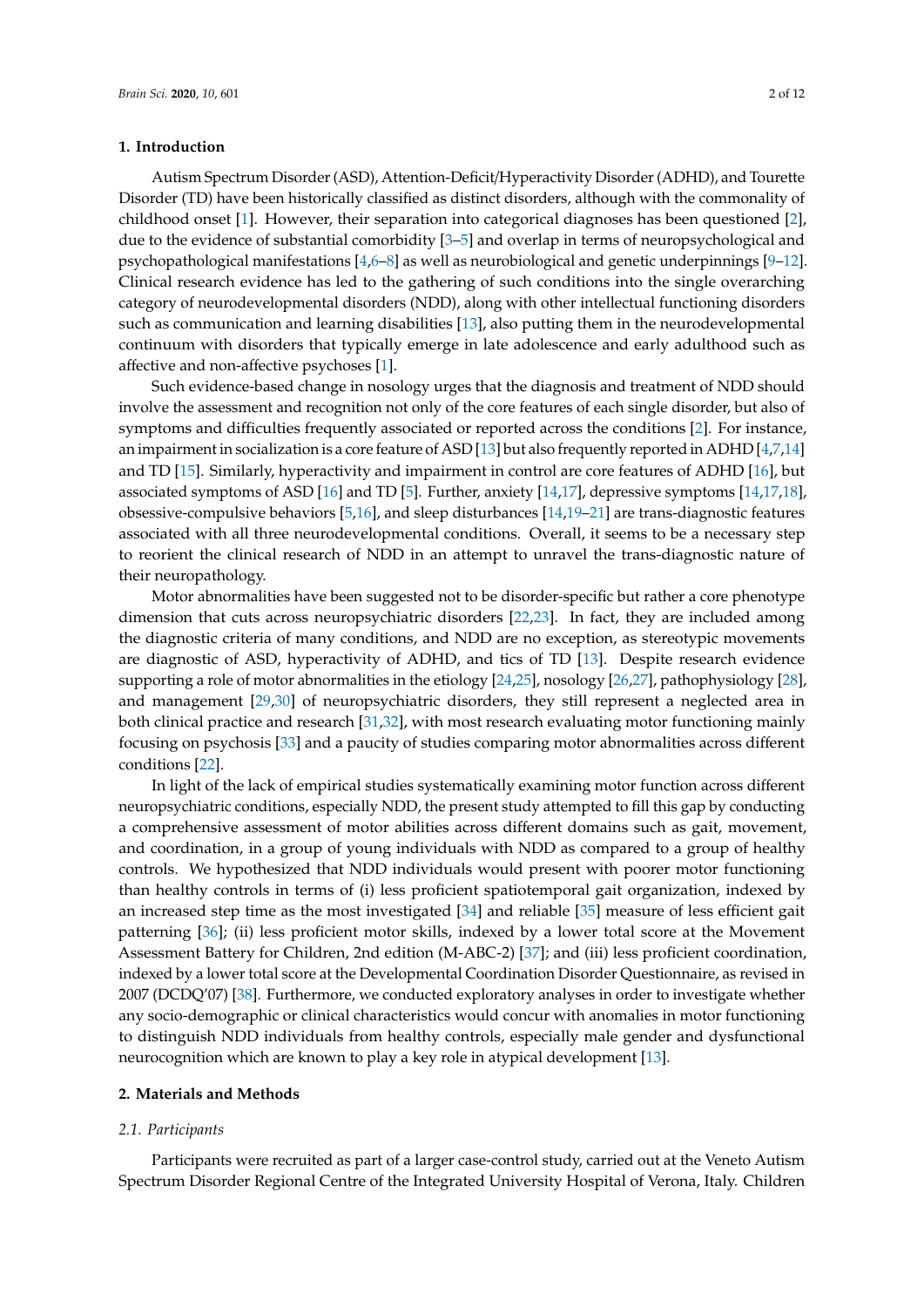aged 5–15 years (the age range for which the movement and coordination instruments have been validated) were screened for a neurodevelopmental disorder (NDD) and included if meeting the diagnostic criteria for Autism Spectrum Disorder (ASD), Attention-Deficit/Hyperactivity Disorder (ADHD), or Tourette Disorder (TD), according to the Diagnostic and Statistical Manual of Mental Disorders, 5th edition, (DSM-5) diagnostic criteria. Exclusion criteria were (i) formal NDD comorbidity, i.e., fulfilling DSM-5 diagnostic criteria for two or more different NDD (e.g., fulfilling DSM-5 diagnostic criteria for both ADHD and TD); (ii) formal neuropsychiatric comorbidity, i.e., fulfilling DSM-5 diagnostic criteria for other mental disorders such as schizophrenia spectrum and other psychotic disorders, depressive disorders, anxiety disorders, and obsessive-compulsive and related disorders (e.g., fulfilling DSM-5 diagnostic criteria for both ASD and Obsessive Compulsive Disorder); (iii) any significant medical illness, especially a neurological (e.g., cerebral palsy, epilepsy, or otherwise-classified motor handicap) or orthopedic (e.g., fracture, severe injury) condition; (iv) evidence of a genetic syndrome (e.g., chromosomal abnormalities); (v) severity of the condition such as to preclude the ability to complete the expected assessments.

Healthy control subjects were recruited thanks to the collaboration with a number of primary and secondary schools of the city of Verona as well as the Hospital Pediatric Unit. Those willing to take part in the study were included provided that they were in good overall health and did not satisfy the inclusion criteria for any NDD. As for NDD children, potential control subjects were excluded if they met DSM-5 diagnostic criteria for any other neuropsychiatric disorder or had any significant medical illness or genetic syndrome.

#### *2.2. General Assessment*

Sociodemographic data, including age and gender, were collected on all NDD children and control subjects. All subjects underwent an extensive clinical evaluation with experienced physicians, based on analysis of any medical documentation, in-depth physical examination, anamnestic interviews with parents/guardians and children, and assessment of the child's abilities through scales. A cognitive evaluation was performed with the Wechsler Intelligence Scale for Children, 4th edition (WISC-IV).

#### *2.3. Motor Functioning*

#### 2.3.1. Spatiotemporal Gait Organization

Children's gait was evaluated using the GAITRite electronic walkway system (GAITRite Platinum; CIR Systems, Franklin, NJ, USA), consisting of a walkway 7.92 m in length and sampling at a frequency of 120 Hz, with integrated pressure sensors, as done in previous studies in similar populations of children with NDD [\[34\]](#page-9-21). The reliability of such tool to measure gait parameters in pediatric populations has been proved [\[39\]](#page-10-3). As per protocol, participants were asked to perform six walking trials at their normal pace. By taking into account participants' height, weight, and bilateral femoral-tibial length, the following spatiotemporal measures of gait were estimated from the system: (i) velocity (cm/s); (ii) cadence (step/min); (iii) step time (s; time from initial contact of one foot to initial contact of the other foot); (iv) step length (cm; distance from the point of initial contact of one foot to the point of initial contact of the other foot); (v) stance phase (% of the total gait cycle; supporting phase of the gait cycle, from the first to the last contact of two consecutive supports of the same foot); (vi) swing phase (% of the total gait cycle; phase of the gait cycle without support, from the last contact of the first support to the first contact of the following support of the same foot); (vii) single support phase (% of the total gait cycle spent supported by only one foot); (viii) double support phase (% of the total gait cycle spent supported by both feet). For further data analysis, gait parameters were then averaged over the six walking trials and, when appropriate, over the two limbs.

When assessing gait outcome, step time was considered of particular interest, as it is one of the most investigated measures in neurodevelopment [\[34\]](#page-9-21) and evidence suggests it to be a specific indicator of gait patterning [\[36\]](#page-10-0), while other measures may be more useful when assessing functional performance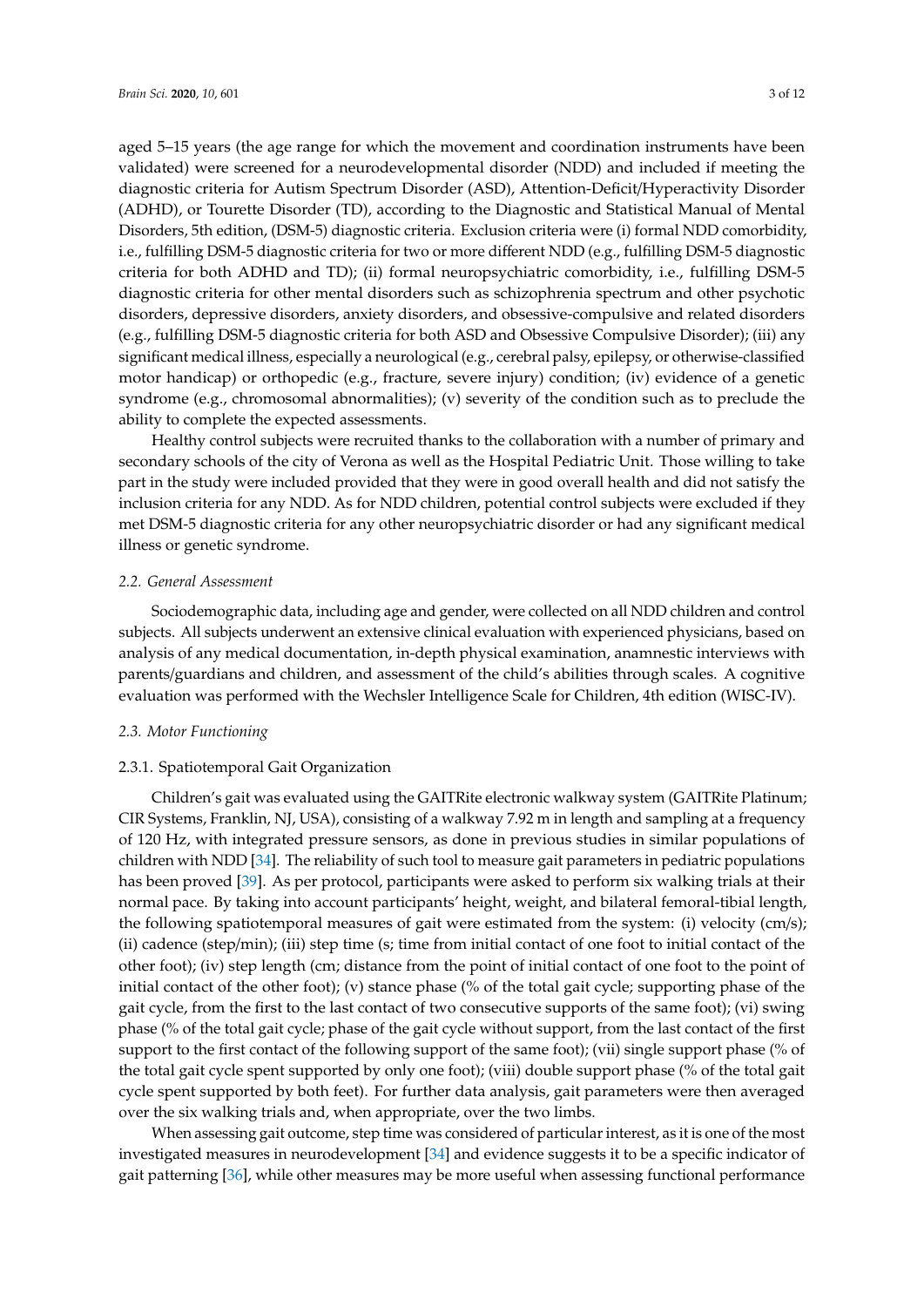(e.g., velocity) [\[40\]](#page-10-4) or equilibrium (e.g., support phases) [\[41\]](#page-10-5). Moreover, along with cadence, step time has been recently suggested to be the most robust parameter in terms of reproducibility, showing good intraclass correlation coefficient, and yielding a false positive in terms of gait deficits less likely [\[35\]](#page-9-22). By contrast, other parameters (e.g., velocity, step length) may change depending on the condition and/or intention of the subjects participating in the gait measurement, significantly increasing the chances of yielding a false-positive result [\[35\]](#page-9-22).

# 2.3.2. Movement

Children's motor function was assessed using the Movement Assessment Battery for Children, 2nd edition (M-ABC-2), an individually administered standardized measure of motor function for children aged 3–16 years [\[37\]](#page-10-1). The M-ABC-2 is one of the most widely used instruments to identify and describe children's motor difficulties, with established reliability and validity, and it has been already used to assess motor skills in children with NDD [\[34\]](#page-9-21). The tool offers three age-related item sets, each consisting of eight tasks measuring: (i) manual dexterity (three tasks); (ii) ball skills (two tasks); and (iii) balance (three tasks). Item scores can be combined to form an overall score as a general marker of motor skills, with a normative mean of 10 and standard deviation of 3. The higher is the score, the greater are the child's motor skills.

# 2.3.3. Coordination

Children's coordination was assessed using the Developmental Coordination Disorder Questionnaire, as revised in 2007 (DCDQ'07), a parent questionnaire designed as a screening tool for coordination difficulties in children aged 5–15 years [\[38\]](#page-10-2). Its reliability and validity have been well established [\[42\]](#page-10-6), also in Italian populations of children [\[43\]](#page-10-7). The tool consists of 15 items, which group into three distinct factors: (i) control during movement; (ii) fine motor and handwriting; and (iii) general coordination. Each item is scored on a five-point Likert scale, leading to a total score ranging from 15 to 75 points. The higher the score, the greater is the child's coordination.

# *2.4. Data Analysis*

All collected variables were summarized by mean, standard deviation, median, interquartile range, minimum and maximum values. Categorical variables were expressed as percentages.

Shapiro–Wilk tests were performed to assess normal distribution of continuous variables. A binomial multiple logistic regression analysis was used to identify the predictors of the case-control status (gender, Intelligence Quotient (IQ), step time, DCDQ'07 total score, and M-ABC-2 total score). The estimating accuracy of the candidate models was measured by C-statistics. Hosmer–Lemeshow test was used to assess the model goodness-of-fit. Sensitivity analysis was run to confirm model estimates after removing highly influential patients identified by residuals examination. Assumption of linearity of independent variables and log-odds was assessed by Box-Tidwell transformation. Continuous variables were centered on their means to reduce possible multicollinearity. The variable full-scale Intelligence Quotient (FSIQ), i.e., the WISC-IV composite score that represents general intellectual ability, was introduced in the model by using a 10-point metrics to obtain more clinically interpretable results. Step time variable was introduced after reciprocal transformation to account for the pronounced skewness. The null hypothesis of no prediction was rejected when odds ratios were significantly different than one. A 5% statistical significance was set. Missing data were handled by listwise deletion. Statistical analysis was carried out by statistical package STATA (version 14).

#### *2.5. Ethics*

Protocols and procedures were approved by the research ethics committee at the Integrated University Hospital of Verona (CESC 2242 and CESC 2243). After complete description of the study, informed written consent was obtained from parents or guardians of all cases and control subjects included. By signing the document, they consented to the publication of data originating from the study.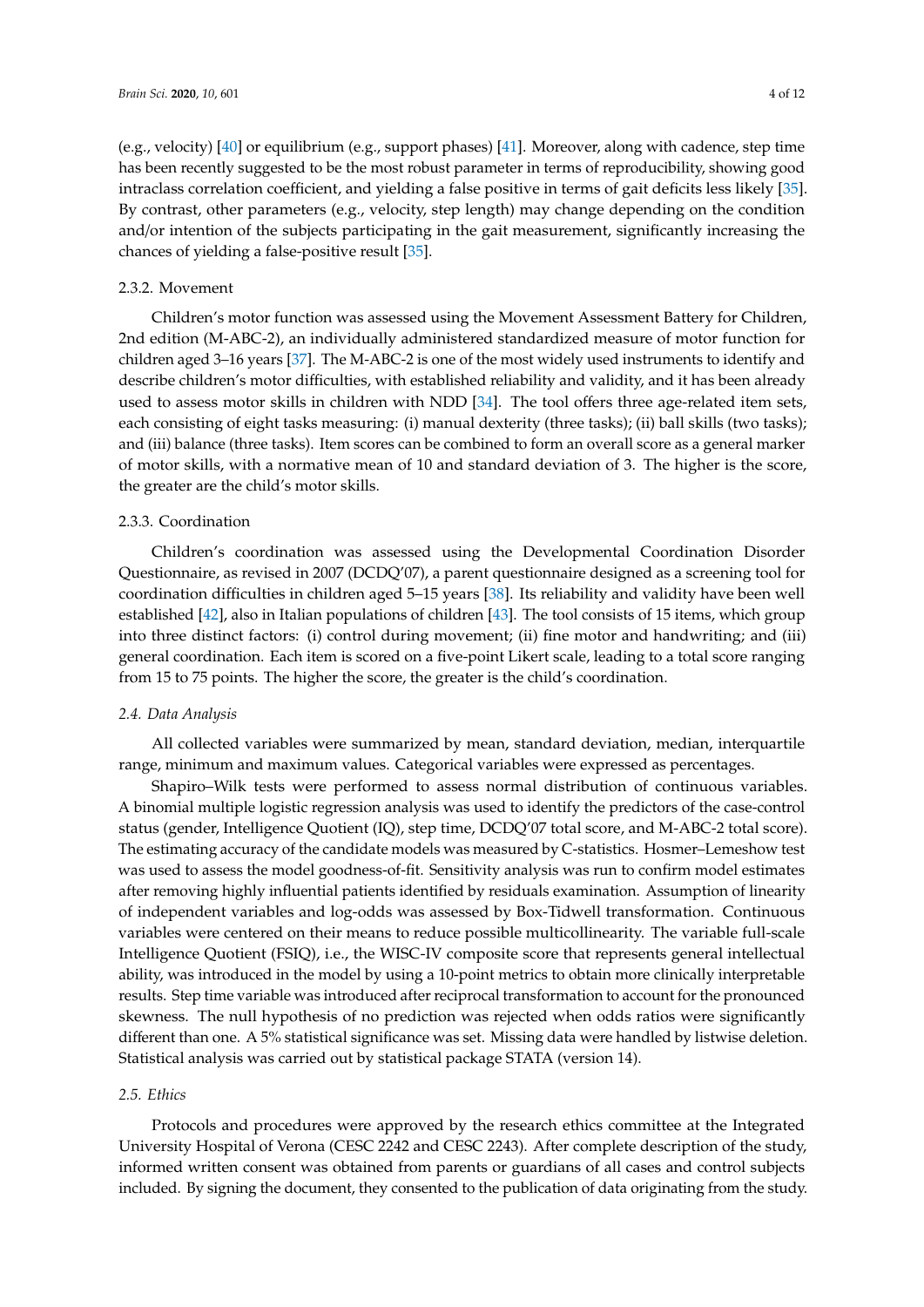# **3. Results**

#### *3.1. Socio-Demographic and Clinical Characteristics*

A total of 114 children participated in the study, 83 children with a neurodevelopmental disorder (NDD) and 31 healthy controls. The median age of cases and controls was 10.07 (IQR: 8.48-11.72; range: 5.58–14.88) and 11.30 (IQR: 9.14–13.28; range: 7.23–15.23) years, respectively. Male children *3.2. Predictors of Case-Control Status* represented 38.71% of the control group and 85.54% of the case group.

As expected, healthy controls showed an intelligence quotient in the average range, movement skill total score substantially overlapping with the normative mean of 10 and standard deviation of 3, and coordination abilities safely above performance warranting the investigation of developmental coordination difficulties. Instead, children with NDD showed an intelligence quotient in the average range, but closer to the lower limit, movement skills which were lower than previously published normative data, and coordination abilities suggestive of potential developmental coordination **Table 2.** Predictors of case-control status**.** difficulties. Table [1](#page-5-0) reports descriptive statistics of all collected clinical data. *p***-Value OR 95% CI** four better bubblinitially overlapping with the Horman vertical of To and building deviation.

#### *3.2. Predictors of Case-Control Status* Gender <0.001 13.023 3.693–47.080  $\frac{1}{\sqrt{2}}$

Logistic analysis ( $n = 100$ ) highlighted male gender (OR: 13.023,  $p < 0.001$ ) as a statistically significant predictor of having an NDD. Furthermore, the model indicated a statistically significant interaction between total IQ and DCDQ'07 total score (OR: 0.964,  $p = 0.038$ ; Table [2\)](#page-6-0). In particular, the interaction revealed a statistically significant protective role of total IQ but only at higher levels of DCDQ'07 total score (Figure [1\)](#page-4-0). OR, odds ratio; CI, confidence interval; M-ABC-2, Movement Assessment Battery for Children, 2nd

<span id="page-4-0"></span>

**Figure 1.** The figure shows the effects of ten-point increase in FSIQ on the probability of having a **Figure 1.** The figure shows the effects of ten-point increase in FSIQ on the probability of having a neurodevelopmental disorder when DCDQ'07 total score is held constant at different values. FSIQ neurodevelopmental disorder when DCDQ'07 total score is held constant at different values. FSIQ has a statistically significant role (95% CIs do not reach zero probability, red bars) only at high levels of DCDQ'07 total score. At maximum levels of DCDQ'07, a ten-point increase in FSIQ lowers the probability of having a neurodevelopmental disorder of more than 10%. In odds ratio metrics, a ten-point increase in FSIQ constantly lowers the odds of having a neurodevelopmental disorder of  $(4,0.964)$   $(4.900)$  when  $DCDQ/07$  is  $(4, 1)$  point. FSIQ, Full  $S$  of  $1$  for  $1$  intelligence  $Q$  $B.6\%$  ((1–0.964)  $\times$  100) when DCDQ'07 increases of 1 point. FSIQ, Full Scale Intelligence Quotient; DCDQ'07, Developmental Coordination Disorder Questionnaire, as revised in 2007.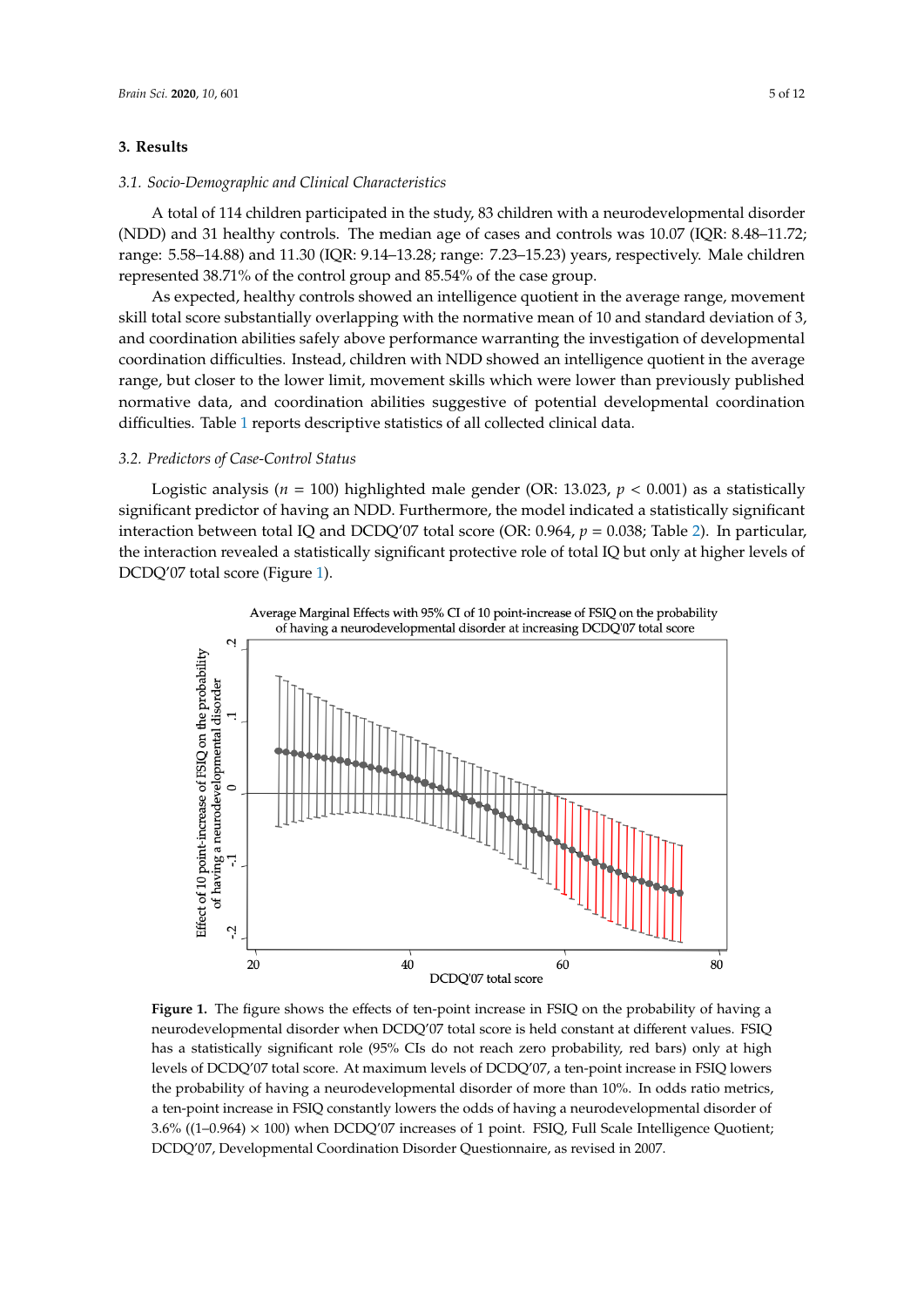|                                  | NDD Individuals |                |                     |               | <b>Healthy Controls</b> |                |                      |               |
|----------------------------------|-----------------|----------------|---------------------|---------------|-------------------------|----------------|----------------------|---------------|
|                                  | n               | M(SD)          | Median (IQR)        | Range         | $\mathbf n$             | M(SD)          | Median (IQR)         | Range         |
| <b>WISC IV</b>                   |                 |                |                     |               |                         |                |                      |               |
| Verbal Comprehension             | 82              | 98.93 (15.41)  | $97(90-110)$        | $56 - 142$    | 30                      | 102.87 (14.51) | $103(90-110)$        | 80-140        |
| Perceptual Reasoning             | 82              | 103.73 (17.46) | $105(93-115)$       | 54-141        | 30                      | 110.23 (10.03) | $111(104-115)$       | $91 - 132$    |
| <b>Working Memory</b>            | 82              | 89.13 (13.93)  | 88 (79-100)         | $52 - 127$    | 30                      | 99.60 (12.50)  | 103 (88-109)         | 79-121        |
| Processing Speed                 | 81              | 89.54 (18.14)  | 88 (76-100)         | $47 - 129$    | 30                      | 102.27 (17.39) | $103(91-115)$        | $56 - 132$    |
| full-scale Intelligence Quotient | 81              | 95 (17.10)     | $95(86-107)$        | 45-141        | 30                      | 105.83 (12.45) | $104(97-115)$        | $79 - 132$    |
| Spatiotemporal gait organization |                 |                |                     |               |                         |                |                      |               |
| Velocity (cm/s)                  | 79              | 102.64 (17.61) | 102.4 (89.2-114.7)  | 63.2-143.3    | 31                      | 108.76 (19.16) | $112.1(89.7-121.5)$  | 74.2-149.4    |
| Cadence (step/min)               | 79              | 110.94 (13.69) | 110.2 (101.3-119)   | 78.5-145.9    | 31                      | 112.35 (10.51) | 112.2 (104.5-117.2)  | 91-138.2      |
| Step time $(s)$ *                | 79              | 0.55(0.07)     | $0.54(0.5-0.59)$    | $0.41 - 0.76$ | 31                      | 0.55(0.11)     | $0.53(0.51-0.58)$    | $0.43 - 1.09$ |
| Step length (cm)                 | 79              | 55.53 (7.09)   | 54.53 (50.27-59.52) | 43.11-77.67   | 31                      | 58.13 (8.91)   | 59.36 (52.1–65.07)   | 41.25-73.91   |
| Stance phase (%)                 | 79              | 61(1.51)       | $61.15(60 - 62.05)$ | 57.95-64.15   | 31                      | 60.45(1.26)    | $60.2(59.3-61.65)$   | $58 - 63.1$   |
| Swing phase (%)                  | 79              | 38.99 (1.51)   | 38.85 (38-40.05)    | 35.85 - 42.05 | 31                      | 39.56 (1.28)   | 39.8 (38.4–40.7)     | 36.85-42      |
| Single support phase $(\%)$ *    | 79              | 39.36 (4.89)   | $38.85(38-40.1)$    | 26.25-78.3    | 31                      | 39.55 (1.28)   | 39.8 (38.4–40.65)    | 36.75-42.05   |
| Double support phase (%)         | 79              | 21.58 (2.99)   | $21.5(19.5-23.8)$   | 14.7-27.85    | 31                      | 20.50 (2.37)   | $20.2(18.45 - 22.8)$ | 15.55-24.25   |
| $M-ABC-2$                        |                 |                |                     |               |                         |                |                      |               |
| Manual dexterity *               | 82              | 8.39 (4.48)    | $8(5-11)$           | $1 - 19$      | 31                      | 10.23(3.44)    | $11(8-13)$           | $4 - 16$      |
| Ball skills                      | 82              | 8.38 (3.14)    | $8(7-10)$           | $2 - 19$      | 31                      | 10.13(3.29)    | $11(8-12)$           | $1 - 16$      |
| Balance                          | 82              | 9.95(4.88)     | $9(6-14)$           | $1 - 19$      | 31                      | 11.29(3.23)    | $11(10-14)$          | $3 - 16$      |
| Total score                      | 82              | 8.78 (4.54)    | $8.5(5-12)$         | $1 - 19$      | 31                      | 10.74 (3.71)   | $11(8-14)$           | $3 - 16$      |
| DCDQ'07                          |                 |                |                     |               |                         |                |                      |               |
| Control during movement          | 77              | 20.27 (5.39)   | $19(16-25)$         | $9 - 30$      | 29                      | 23.52(5.51)    | $24(21-28)$          | $10 - 30$     |
| Fine motor and handwriting       | 77              | 12.82(4.13)    | $13(9-16)$          | $4 - 20$      | 29                      | 16.55(3.25)    | $17(14-20)$          | $10 - 20$     |
| General coordination             | 77              | 14.79 (4.18)   | $14(12-17)$         | $5 - 25$      | 29                      | 18.97 (4.12)   | $20(15-22)$          | $11 - 25$     |
| Total score                      | 77              | 47.88 (11.17)  | $48(41 - 54)$       | $23 - 74$     | 29                      | 59.03 (12.14)  | $62(52 - 70)$        | $32 - 75$     |

**Table 1.** Clinical characteristics of the study sample.

<span id="page-5-0"></span>NDD, Neurodevelopmental Disorders; M, mean; S.D., standard deviation; IQR, interquartile range; \* Skewed data as for Shapiro–Wilk test for normal data; WISC-IV, Wechsler intelligence scale for children-fourth edition; M-ABC-2, Movement Assessment Battery for Children, 2nd edition; DCDQ'07; Developmental Coordination Disorder Questionnaire 2007.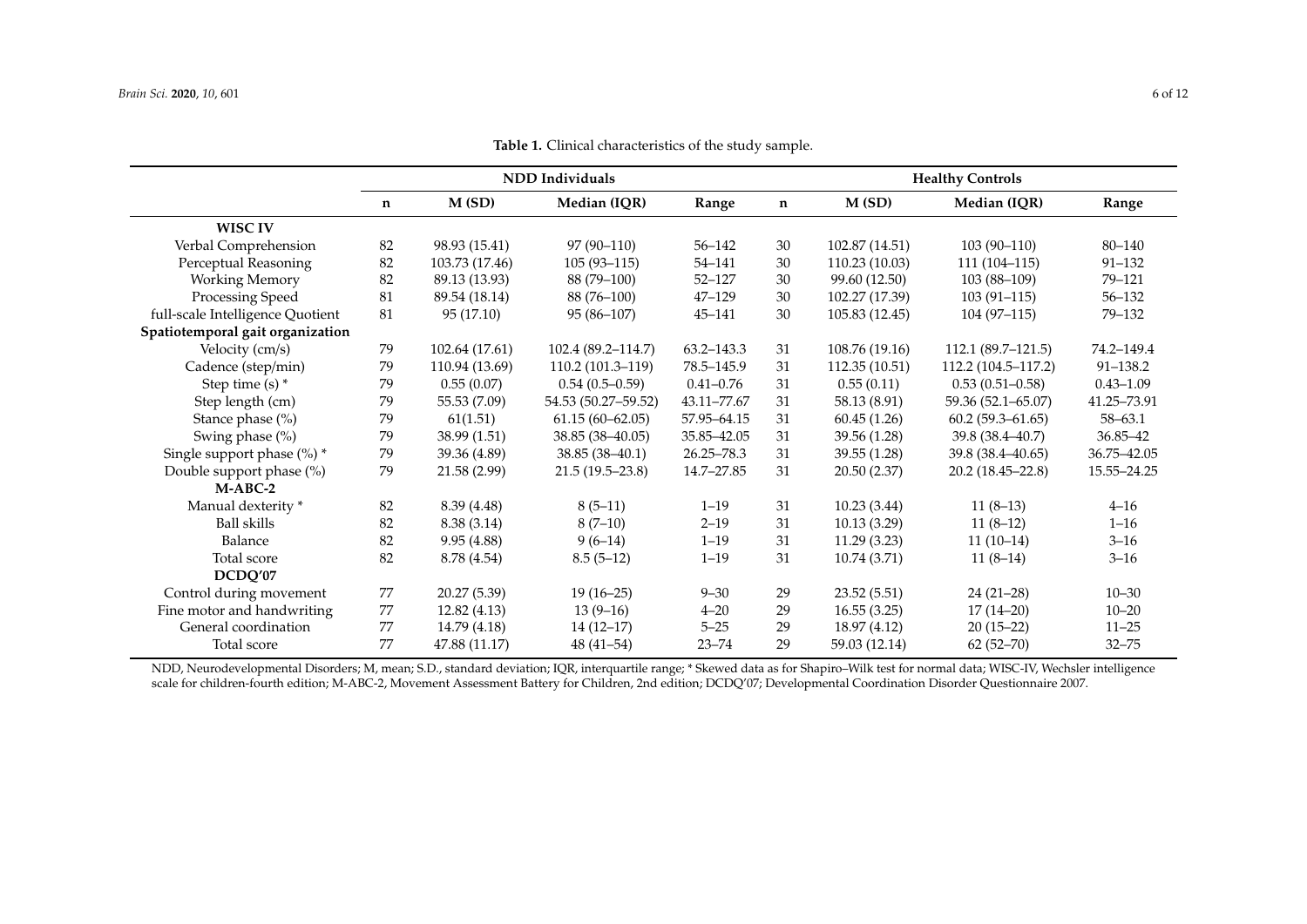<span id="page-6-0"></span>

|                                                        | <i>v</i> -Value | OR     | 95% CI           |
|--------------------------------------------------------|-----------------|--------|------------------|
| Gender                                                 | < 0.001         | 13.023 | 3.693-47.080     |
| Step time                                              | 0.661           | 1.690  | $0.161 - 17.705$ |
| M-ABC-2 total score                                    | 0.361           | 0.929  | 0.794-1.087      |
| DCDO'07 total score                                    | 0.054           | 0.945  | $0.891 - 1.001$  |
| full-scale Intelligence Quotient                       | 0.368           | 0.823  | 0.539-1.257      |
| DCDQ'07 total score * full-scale Intelligence Quotient | 0.038           | 0.964  | $0.931 - 0.998$  |

**Table 2.** Predictors of case-control status.

OR, odds ratio; CI, confidence interval; M-ABC-2, Movement Assessment Battery for Children, 2nd edition; DCDQ'07, Developmental Coordination Disorder Questionnaire 2007; \*, interaction.

Four patients were shown to be highly influential (standardized residuals lower than −2). When removed from the analysis, model estimations were unchanged. The model selection was based on Akaike Information Criterion. The model showed a satisfying (*p* = 0.181) goodness-of-fit and a 0.862 C-statistic.

# **4. Discussion**

To the best of our knowledge, this is the first case-control study to examine whether a less proficient motor function, as evaluated at the clinical, instrumental, and anamnestic level, could be a trans-diagnostic component of the overarching category of neurodevelopmental disorders (NDD). Results suggest that coordination proficiency and cognitive performance interact on the likelihood of having an NDD. In particular, increasing levels of total intelligence quotient appear to protect against the likelihood of being diagnosed with an NDD, but only in the context of a preserved coordination. In other words, the child's total intelligence quotient is not per se sufficient to protect against an atypical development, without taking into account their coordination abilities.

The finding that the DCDQ'07 was the only instrument able to differentiate NDD children and controls in their motor functioning is not surprising. As a parent questionnaire investigating child's difficulties in day-to-day functioning, it has the double advantage to collect information from the most reliable respondents to report developmental problems of the child and in the context of an extensive observation of the impact of potential coordination difficulties on daily living tasks [\[38\]](#page-10-2). Results extend previous literature regarding the usefulness of such self-report questionnaires as integration of motor performance batteries and instruments in order to help the healthcare professional to paint a complete picture of the child motor functioning [\[44\]](#page-10-8).

The current classification of neuropsychiatric disorders observes the presence of one or more motor-related features in most neurodevelopmental conditions with childhood to early adulthood onset [\[13\]](#page-9-1). However, the lack of a scientific consensus about the role of non-normative motor functioning during brain maturation [\[45\]](#page-10-9) and when to consider it to be pathological [\[46\]](#page-10-10) as well as the fragmentation of research studies mainly focusing on predefined motor domains [\[22\]](#page-9-9) has dramatically slowed down our understanding of such phenomena. In the absence of localized lesions or identified abnormalities of the brain, motor difficulties are not considered of pathological relevance in early childhood [\[47\]](#page-10-11). However, their persistence in late childhood may reflect a maturational delay affecting the child's sensory integration, motor coordination, and sequencing of complex motor acts [\[48,](#page-10-12)[49\]](#page-10-13). While it is sufficiently established that such atypical maturation may continue throughout childhood and adolescence, increasing the risk of poor psychosocial adjustment [\[50\]](#page-10-14) because of biological (e.g., delayed or problematic brain development affecting language and sphincter control [\[51,](#page-10-15)[52\]](#page-10-16)) and psychological factors (e.g., rejection, social withdrawal, feelings of failure, low self-esteem [\[53,](#page-10-17)[54\]](#page-10-18)), we currently struggle in clinical practice to distinguish pathognomonic from non-specific or benign motor manifestations [\[55\]](#page-10-19). Furthermore, such motor impairments have often been suggested to specifically lie in the evolutionary trajectory to psychosis, being already present in the early phase of the disorder as well as in relatives of patients and in people at risk to develop psychosis, and to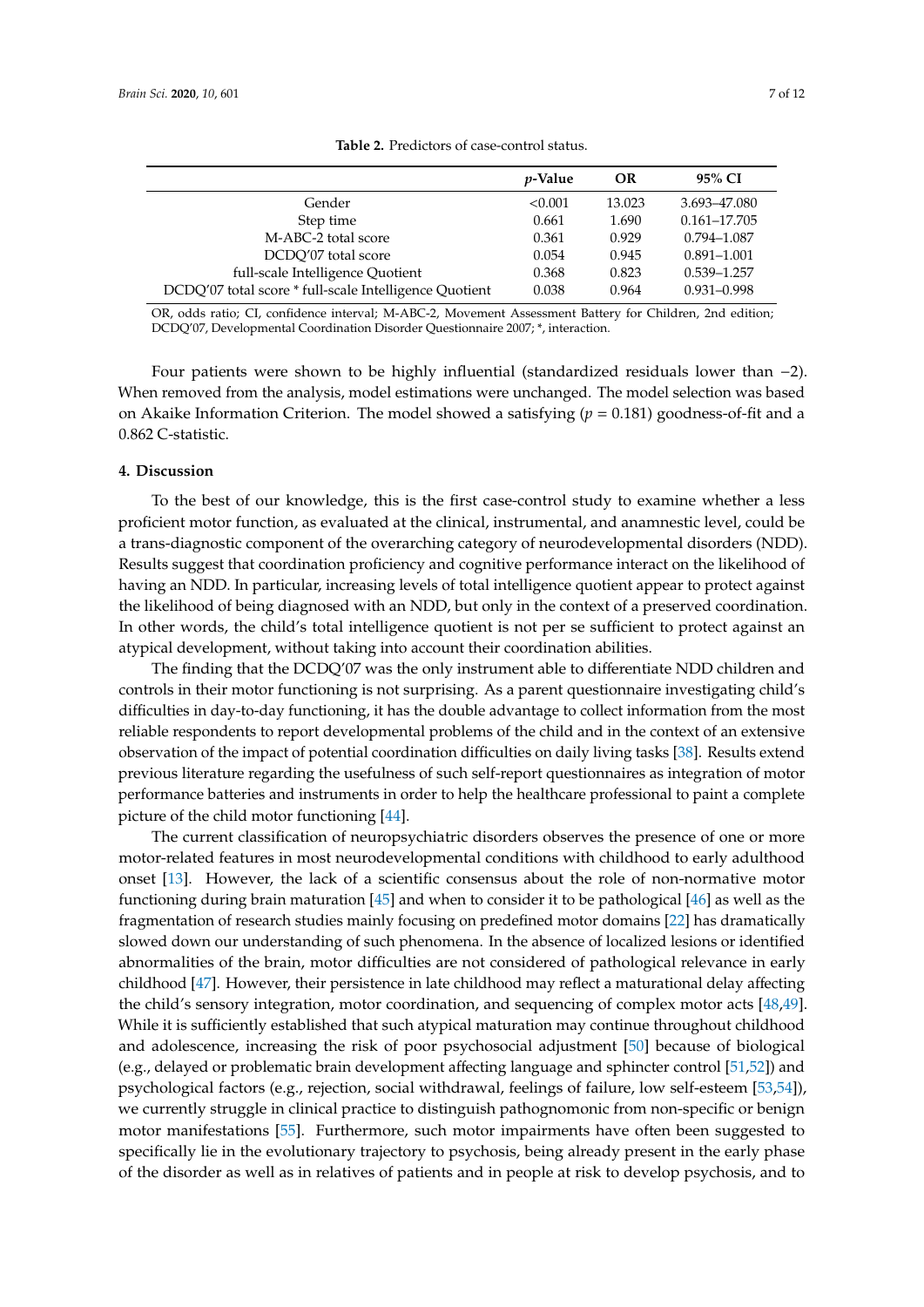correlate with the symptom severity [\[56\]](#page-10-20). However, other research evidence questioned whether motor impairment would rather represent a generic neurodevelopmental vulnerability, which is not related to a single neurodevelopmental condition [\[56\]](#page-10-20). For instance, poorer early motor coordination has been linked with a higher risk of major depressive disorder and generalized anxiety disorder later in life [\[57\]](#page-10-21). Noteworthy, childhood neurodevelopmental difficulties on their own have been associated with a higher risk to present in adolescence with mental health difficulties other than psychosis, such as depression and anxiety [\[58\]](#page-10-22). Nevertheless, despite evidence is still limited, literature indicates that coordination difficulties may sustain negative biobehavioral trajectories [\[53,](#page-10-17)[54\]](#page-10-18), highlighting the importance of developing proficient motor skills in order for the child to be and remain in good physical and mental health throughout their life [\[59\]](#page-11-0).

The neurodevelopmental continuum points in the direction of redefining and rendering more flexible the diagnostic and therapeutic approach to such conditions in order to identify new and trans-diagnostic biomarkers for patient stratification. There is a strong evidence for pleiotropy between ASD, ADHD, and TS, where also cognitive impairments would represent an additional outcome of the same risk for atypical neurodevelopment [\[60\]](#page-11-1). The results of the present study extend such findings, suggesting a crucial role for motor impairments, especially inefficient coordination, in the atypical development leading to NDD, even at increasing levels of cognitive performance.

The present findings have at least three important clinical implications. First, rather than being etiologically discrete entities, ASD, ADHD, and TS are better conceptualized as lying on an etiological neurodevelopment continuum [\[58\]](#page-10-22), where even the manifestation of motor symptoms characteristic of each condition may reflect the severity, timing, and predominant pattern of atypical brain development and resulting biobehavioral expressions. Stereotypic movements, hyperactivity, and tics are currently defined based on a limited comprehension of their nature. Further studies are required to better characterize the phenotype and neurobiology of such phenomena in the wider context of neurodevelopmental motor alterations. Second, most interventions in NDD focus on psychological and behavioral symptoms, learning abilities, and language fluency. Evidence suggests little room for interventions dedicated to improving motor skills, even in those neurodevelopmental conditions where poor motor proficiency is the main issue (e.g., Developmental Coordination Disorder) [\[61\]](#page-11-2). Future studies need to longitudinally evaluate the impact of early intervention programs to mitigate motor difficulties in neurodevelopment, also in terms of other psychosocial and neurocognitive parameters of severity and outcome. Third, approaches may be fruitful across diagnostic boundaries in neurodevelopment and future studies will estimate their effectiveness in light of the neurodevelopmental gradient hypothesis that the higher the psychopathological, cognitive, genetic, and sensorimotor severity itself, the greater the neurodevelopmental impairment [\[60\]](#page-11-1).

The empirical results reported herein should be considered in the light of some strengths and limitations. The main strengths of the study are the adoption of strict inclusion criteria in terms of diagnostic groups, and the detailed assessment of motor abilities. Such aspects of the study design allow excluding that the evidence of motor difficulties in NDD would be attributable to other medical or psychiatric comorbidities or a bias due to a partial assessment. Consistently, we also adopted a cautious approach when selecting parameters indicative of motor dysfunction, especially in terms of gait patterning. The main limitations of the study are that its sample was too limited to fully investigate the predictive value of motor skill impairments in each NDD as well as how motor function would change as a function of age, also reporting a static representation of the phenomenon in neurodevelopment. Future longitudinal studies in larger populations may be able to track the atypical trajectory of neurodevelopment as a function of less proficient motor abilities as well as evaluate the stability of such phenomena from childhood throughout adolescence [\[47\]](#page-10-11). Moreover, the case-control imbalance in terms of sample size and gender distribution may have led to a reduced precision of the estimates of the investigated effects, warranting further studies in larger populations in order to investigate the association between coordination and intellectual ability as a function of gender.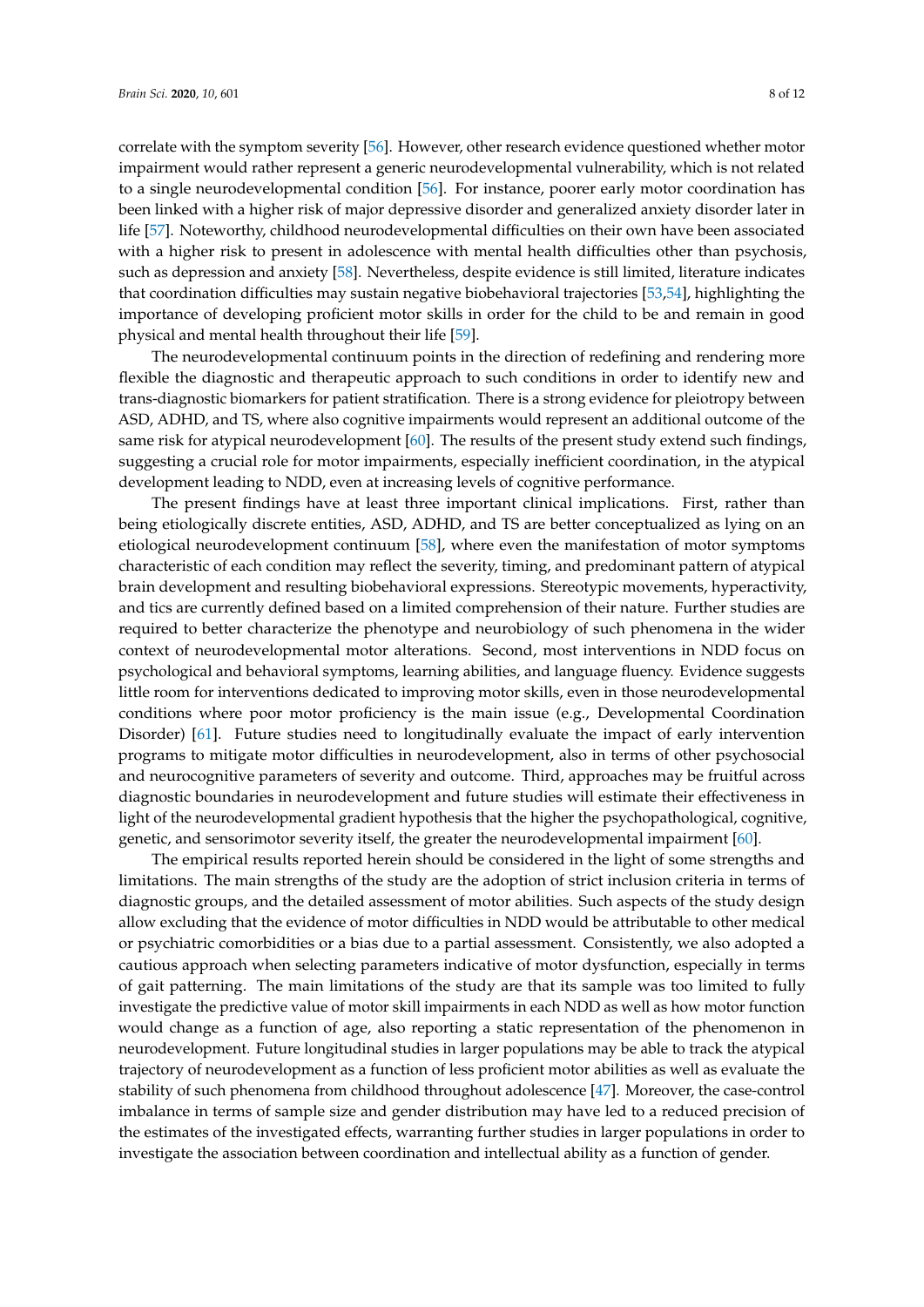#### **5. Conclusions**

In summary, while awaiting replication, the study results suggest that poor coordination may be a marker of risk for NDD, even in the presence of substantially intact cognitive function, thus providing novel insight into the neurobiology of atypical neurodevelopmental trajectories. Evidence for a role of coordination difficulties in atypical neurodevelopment is also in line with the hypothesis of soft neurological signs in neuropsychiatric disorders [\[62\]](#page-11-3). Collectively, this study may have important public health implications, as it points towards the development of new approaches to establish an early prognosis in neurodevelopment, including the assessment of motor difficulties and the mitigation of their impact on quality of life.

**Author Contributions:** Conceptualisation, M.C., M.L.C., B.M., A.I., M.G., N.S., and L.Z.; methodology, M.C., M.L.C., G.D.G., and L.Z.; validation, M.C., M.L.C., G.D.G., B.M., A.I., M.G., N.S., and L.Z.; formal analysis, G.D.G.; investigation, M.L.C., B.M., A.I., and L.Z.; resources, M.C., M.L.C., G.D.G., B.M., A.I., M.G., N.S., and L.Z.; data curation, M.C., M.L.C., G.D.G., and L.Z.; writing—original draft preparation, M.C.; writing—review and editing, M.C., M.L.C., G.D.G., B.M., A.I., M.G., N.S., and L.Z.; visualisation, M.C., M.L.C., G.D.G., B.M., A.I., M.G., N.S., and L.Z.; supervision, M.C. and L.Z.; project administration, L.Z. All authors have read and agreed to the published version of the manuscript.

**Funding:** This research was funded by the "Fondazione Cattolica Assicurazioni".

**Acknowledgments:** The authors would like to thank Federico Antonini for his help with data acquisition and the participants and their families for their cooperation and commitment as well as acknowledge infrastructure from the Integrated University Hospital of Verona and the University of Verona.

**Conflicts of Interest:** The authors declare no conflict of interest.

# **References**

- <span id="page-8-0"></span>1. Morris-Rosendahl, D.; Crocq, M. Neurodevelopmental disorders-the history and future of a diagnostic concept. *Dialogues Clin. Neurosci.* **2020**, *22*, 65–72.
- <span id="page-8-1"></span>2. Kern, J.K.; Geier, D.A.; King, P.G.; Sykes, L.K.; Mehta, J.A.; Geier, M.R. Shared Brain Connectivity Issues, Symptoms, and Comorbidities in Autism Spectrum Disorder, Attention Deficit/Hyperactivity Disorder, and Tourette Syndrome. *Brain Connect.* **2015**, *5*, 321–335. [\[CrossRef\]](http://dx.doi.org/10.1089/brain.2014.0324)
- <span id="page-8-2"></span>3. Sokolova, E.; Oerlemans, A.M.; Rommelse, N.N.; Groot, P.; Hartman, C.A.; Glennon, J.C.; Claassen, T.; Heskes, T.; Buitelaar, J.K. A Causal and Mediation Analysis of the Comorbidity between Attention Deficit Hyperactivity Disorder (ADHD) and Autism Spectrum Disorder (ASD). *J. Autism. Dev. Disord.* **2017**, *47*, 1595–1604. [\[CrossRef\]](http://dx.doi.org/10.1007/s10803-017-3083-7)
- <span id="page-8-4"></span>4. Hattori, J.; Ogino, T.; Abiru, K.; Nakano, K.; Oka, M.; Ohtsuka, Y. Are pervasive developmental disorders and attention-deficit/hyperactivity disorder distinct disorders? *Brain Dev.* **2006**, *28*, 371–374. [\[CrossRef\]](http://dx.doi.org/10.1016/j.braindev.2005.11.009)
- <span id="page-8-3"></span>5. Cohen, S.C.; Leckman, J.F.; Bloch, M.H. Clinical assessment of Tourette syndrome and tic disorders. *Neurosci. Biobehav. Rev.* **2013**, *37*, 997–1007. [\[CrossRef\]](http://dx.doi.org/10.1016/j.neubiorev.2012.11.013)
- <span id="page-8-5"></span>6. Terband, H.; Maassen, B.; Guenther, F.H.; Brumberg, J. Auditory-motor interactions in pediatric motor speech disorders: Neurocomputational modeling of disordered development. *J. Commun. Disord.* **2014**, *47*, 17–33. [\[CrossRef\]](http://dx.doi.org/10.1016/j.jcomdis.2014.01.001)
- <span id="page-8-8"></span>7. Grzadzinski, R.; Di Martino, A.; Brady, E.; Mairena, M.A.; O'Neale, M.; Petkova, E.; Lord, C.; Castellanos, F.X. Examining autistic traits in children with ADHD: Does the autism spectrum extend to ADHD? *J. Autism Dev. Disord.* **2011**, *41*, 1178–1191. [\[CrossRef\]](http://dx.doi.org/10.1007/s10803-010-1135-3)
- <span id="page-8-6"></span>8. Taylor, E. Sleep and tics: Problems associated with ADHD. *J. Am. Acad. Child. Adolesc. Psychiatry* **2009**, *48*, 877–878. [\[CrossRef\]](http://dx.doi.org/10.1097/CHI.0b013e3181af825a)
- <span id="page-8-7"></span>9. Tomasi, D.; Volkow, N.D. Abnormal functional connectivity in children with attention-deficit/hyperactivity disorder. *Biol. Psychiatry* **2012**, *71*, 443–450. [\[CrossRef\]](http://dx.doi.org/10.1016/j.biopsych.2011.11.003)
- 10. Wass, S. Distortions and disconnections: Disrupted brain connectivity in autism. *Brain Cogn.* **2011**, *75*, 18–28. [\[CrossRef\]](http://dx.doi.org/10.1016/j.bandc.2010.10.005)
- 11. Church, J.A.; Fair, D.A.; Dosenbach, N.U.; Cohen, A.L.; Miezin, F.M.; Petersen, S.E.; Schlaggar, B.L. Control networks in paediatric Tourette syndrome show immature and anomalous patterns of functional connectivity. *Brain* **2009**, *132*, 225–238. [\[CrossRef\]](http://dx.doi.org/10.1093/brain/awn223) [\[PubMed\]](http://www.ncbi.nlm.nih.gov/pubmed/18952678)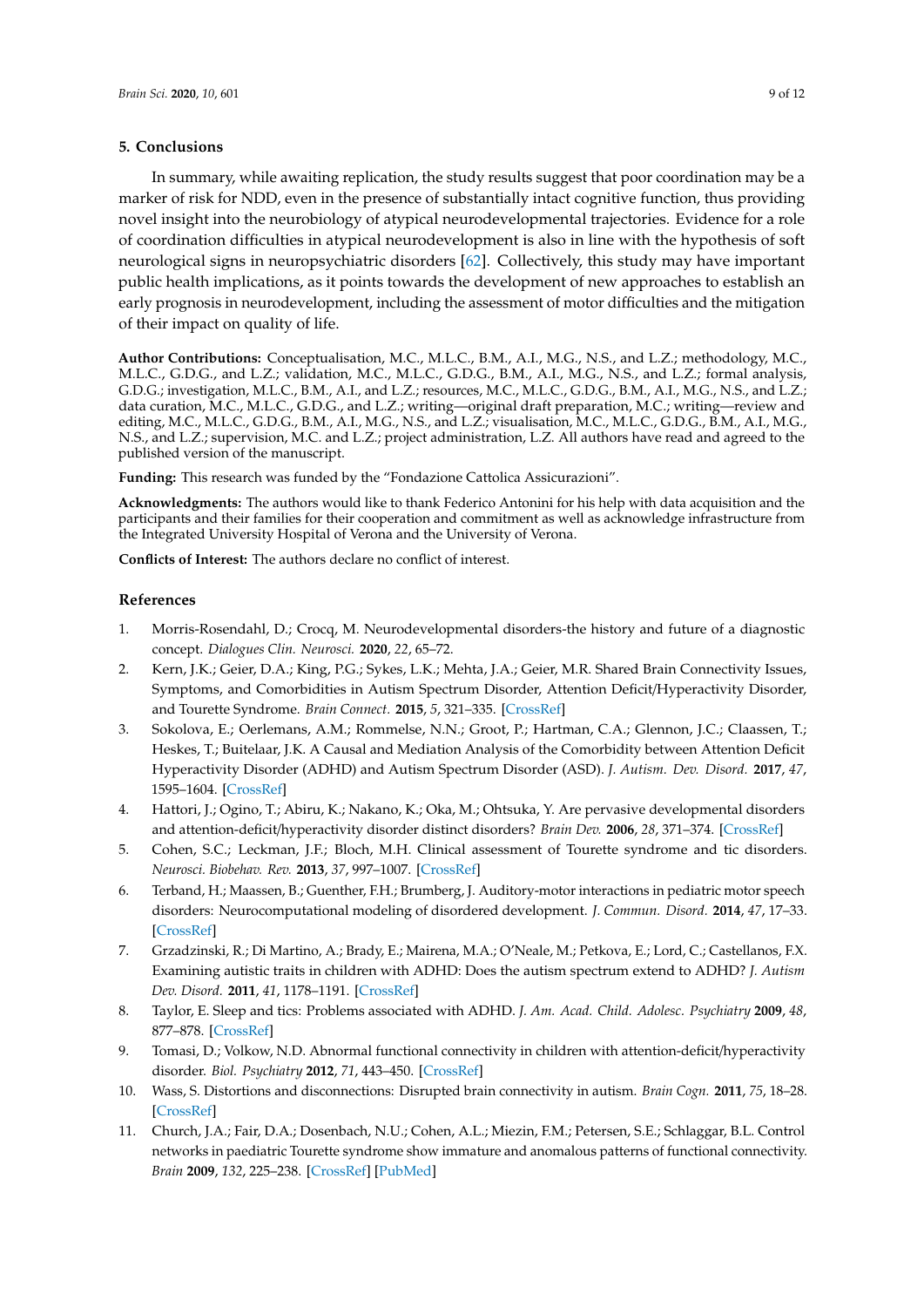- <span id="page-9-0"></span>12. Bradstreet, J.J.; Smith, S.; Baral, M.; Rossignol, D.A. Biomarker-guided interventions of clinically relevant conditions associated with autism spectrum disorders and attention deficit hyperactivity disorder. *Altern. Med. Rev.* **2010**, *15*, 15–32. [\[PubMed\]](http://www.ncbi.nlm.nih.gov/pubmed/20359266)
- <span id="page-9-1"></span>13. First, M.B.; Williams, J.B.W.; Karg, R.S.; Spitzer, R.L. *Structured Clinical Interview for DSM-5 Disorders, Clinician Version (SCID-5-CV)*; American Psychiatric Association: Arlington, VA, USA, 2015.
- <span id="page-9-2"></span>14. Taurines, R.; Schmitt, J.; Renner, T.; Conner, A.C.; Warnke, A.; Romanos, M. Developmental comorbidity in attention-deficit/hyperactivity disorder. *Atten. Deficit Hyperact. Disord.* **2010**, *2*, 267–289. [\[CrossRef\]](http://dx.doi.org/10.1007/s12402-010-0040-0)
- <span id="page-9-3"></span>15. Lee, M.Y.; Wang, H.S.; Chen, C.J.; Lee, M.H. Social adjustment experiences of adolescents with Tourette syndrome. *J. Clin. Nurs.* **2019**, *28*, 279–288. [\[CrossRef\]](http://dx.doi.org/10.1111/jocn.14564) [\[PubMed\]](http://www.ncbi.nlm.nih.gov/pubmed/29893437)
- <span id="page-9-4"></span>16. Banaschewski, T.; Poustka, L.; Holtmann, M. Autism and ADHD across the life span Differential diagnoses or comorbidity? *Nervenarzt* **2011**, *82*, 573–580. [\[CrossRef\]](http://dx.doi.org/10.1007/s00115-010-3239-6) [\[PubMed\]](http://www.ncbi.nlm.nih.gov/pubmed/21484168)
- <span id="page-9-5"></span>17. Ozsivadjian, A.; Hibberd, C.; Hollocks, M.J. Brief report: The use of self-report measures in young people with autism spectrum disorder to access symptoms of anxiety, depression and negative thoughts. *J. Autism Dev. Disord.* **2014**, *44*, 969–974. [\[CrossRef\]](http://dx.doi.org/10.1007/s10803-013-1937-1)
- <span id="page-9-6"></span>18. Yüce, M.; Zoroglu, S.S.; Ceylan, M.F.; Kandemir, H.; Karabekiroglu, K. Psychiatric comorbidity distribution and diversities in children and adolescents with attention deficit/hyperactivity disorder: A study from Turkey. *Neuropsychiatr. Dis. Treat.* **2013**, *9*, 1791–1799. [\[CrossRef\]](http://dx.doi.org/10.2147/NDT.S54283)
- <span id="page-9-7"></span>19. Hodge, D.; Carollo, T.M.; Lewin, M.; Hoffman, C.D.; Sweeney, D.P. Sleep patterns in children with and without autism spectrum disorders: Developmental comparisons. *Res. Dev. Disabil.* **2014**, *35*, 1631–1638. [\[CrossRef\]](http://dx.doi.org/10.1016/j.ridd.2014.03.037)
- 20. Hvolby, A. Associations of sleep disturbance with ADHD: Implications for treatment. *Atten. Deficit Hyperact. Disord.* **2015**, *7*, 1–18. [\[CrossRef\]](http://dx.doi.org/10.1007/s12402-014-0151-0)
- <span id="page-9-8"></span>21. Ghosh, D.; Rajan, P.V.; Das, D.; Datta, P.; Rothner, A.D.; Erenberg, G. Sleep disorders in children with Tourette syndrome. *Pediatr. Neurol.* **2014**, *51*, 31–35. [\[CrossRef\]](http://dx.doi.org/10.1016/j.pediatrneurol.2014.03.017)
- <span id="page-9-9"></span>22. Peralta, V.; Cuesta, M.J. Motor Abnormalities: From Neurodevelopmental to Neurodegenerative through "Functional" (Neuro) Psychiatric Disorders. *Schizophr. Bull.* **2017**, *43*, 956–971. [\[CrossRef\]](http://dx.doi.org/10.1093/schbul/sbx089)
- <span id="page-9-10"></span>23. Ungvari, G.; Caroff, S.; Gerevich, J. The Catatonia Conundrum: Evidence of Psychomotor Phenomena as a Symptom Dimension in Psychotic Disorders. *Schizophr. Bull.* **2010**, *36*, 231–238. [\[CrossRef\]](http://dx.doi.org/10.1093/schbul/sbp105) [\[PubMed\]](http://www.ncbi.nlm.nih.gov/pubmed/19776208)
- <span id="page-9-11"></span>24. Wolff, A.L.; O'Driscoll, G.A. Motor deficits and schizophrenia: The evidence from neuroleptic-naïve patients and populations at risk. *J. Psychiatry Neurosci.* **1999**, *24*, 304–314.
- <span id="page-9-12"></span>25. McNeil, T.F.; Cantor-Graae, E. Neuromotor markers of risk for schizophrenia. *Aust. N. Z. J. Psychiatry* **2000**, *34* (Suppl. S1), S86–S90. [\[CrossRef\]](http://dx.doi.org/10.1177/000486740003401S13) [\[PubMed\]](http://www.ncbi.nlm.nih.gov/pubmed/11129320)
- <span id="page-9-13"></span>26. Peralta, V.; Cuesta, M.; Serrano, J.; Martinez-Larrea, J. Classification issues in catatonia. *Eur. Arch. Psychiatry Clin. Neurosci.* **2001**, *251*, I14–I16. [\[CrossRef\]](http://dx.doi.org/10.1007/PL00014194) [\[PubMed\]](http://www.ncbi.nlm.nih.gov/pubmed/11776265)
- <span id="page-9-14"></span>27. Pfuhlmann, B.; Stober, G. The different conceptions of catatonia: Historical overview and critical discussion. *Eur. Arch. Psychiatry Clin. Neurosci.* **2001**, *251*, I4–I7. [\[CrossRef\]](http://dx.doi.org/10.1007/PL00014199) [\[PubMed\]](http://www.ncbi.nlm.nih.gov/pubmed/11776270)
- <span id="page-9-15"></span>28. Torrey, E.F. Studies of individuals with schizophrenia never treated with antipsychotic medications: A review. *Schizophr. Res.* **2002**, *58*, 101–115. [\[CrossRef\]](http://dx.doi.org/10.1016/S0920-9964(02)00381-X)
- <span id="page-9-16"></span>29. Blumer, D. Catatonia and the neuroleptics: Psychobiologic significance of remote and recent findings. *Compr. Psychiatry* **1997**, *38*, 193–201. [\[CrossRef\]](http://dx.doi.org/10.1016/S0010-440X(97)90027-4)
- <span id="page-9-17"></span>30. Ungvari, G.; Kau, L.; Wai-Kwong, T.; Shing, N. The pharmacological treatment of catatonia: An overview. *Eur. Arch. Psychiatry Clin. Neurosci.* **2001**, *251*, I31–I34. [\[CrossRef\]](http://dx.doi.org/10.1007/PL00014198)
- <span id="page-9-19"></span><span id="page-9-18"></span>31. Borsboom, D. A network theory of mental disorders. *World Psychiatry* **2017**, *16*, 5–13. [\[CrossRef\]](http://dx.doi.org/10.1002/wps.20375)
- 32. Kotov, R.; Krueger, R.F.; Watson, D.; Achenbach, T.M.; Althoff, R.R.; Bagby, R.M.; Brown, T.A.; Carpenter, W.T.; Caspi, A.; Clark, L.A.; et al. The Hierarchical Taxonomy of Psychopathology (HiTOP): A dimensional alternative to traditional nosologies. *J. Abnorm. Psychol.* **2017**, *126*, 454–477. [\[CrossRef\]](http://dx.doi.org/10.1037/abn0000258) [\[PubMed\]](http://www.ncbi.nlm.nih.gov/pubmed/28333488)
- <span id="page-9-20"></span>33. Wigman, J.T.; de Vos, S.; Wichers, M.; van Os, J.; Bartels-Velthuis, A.A. A Transdiagnostic Network Approach to Psychosis. *Schizophr. Bull.* **2017**, *43*, 122–132. [\[CrossRef\]](http://dx.doi.org/10.1093/schbul/sbw095) [\[PubMed\]](http://www.ncbi.nlm.nih.gov/pubmed/27384055)
- <span id="page-9-21"></span>34. Manicolo, O.; Brotzmann, M.; Hagmann-von Arx, P.; Grob, A.; Weber, P. Gait in children with infantile/atypical autism: Age-dependent decrease in gait variability and associations with motor skills. *Eur. J. Paediatr. Neurol.* **2019**, *23*, 117–125. [\[CrossRef\]](http://dx.doi.org/10.1016/j.ejpn.2018.09.011) [\[PubMed\]](http://www.ncbi.nlm.nih.gov/pubmed/30482681)
- <span id="page-9-22"></span>35. Fujiwara, S.; Sato, S.; Sugawara, A.; Nishikawa, Y.; Koji, T.; Nishimura, Y.; Ogasawara, K. The Coefficient of Variation of Step Time Can Overestimate Gait Abnormality: Test-Retest Reliability of Gait-Related Parameters Obtained with a Tri-Axial Accelerometer in Healthy Subjects. *Sensors* **2020**, *20*, 577. [\[CrossRef\]](http://dx.doi.org/10.3390/s20030577)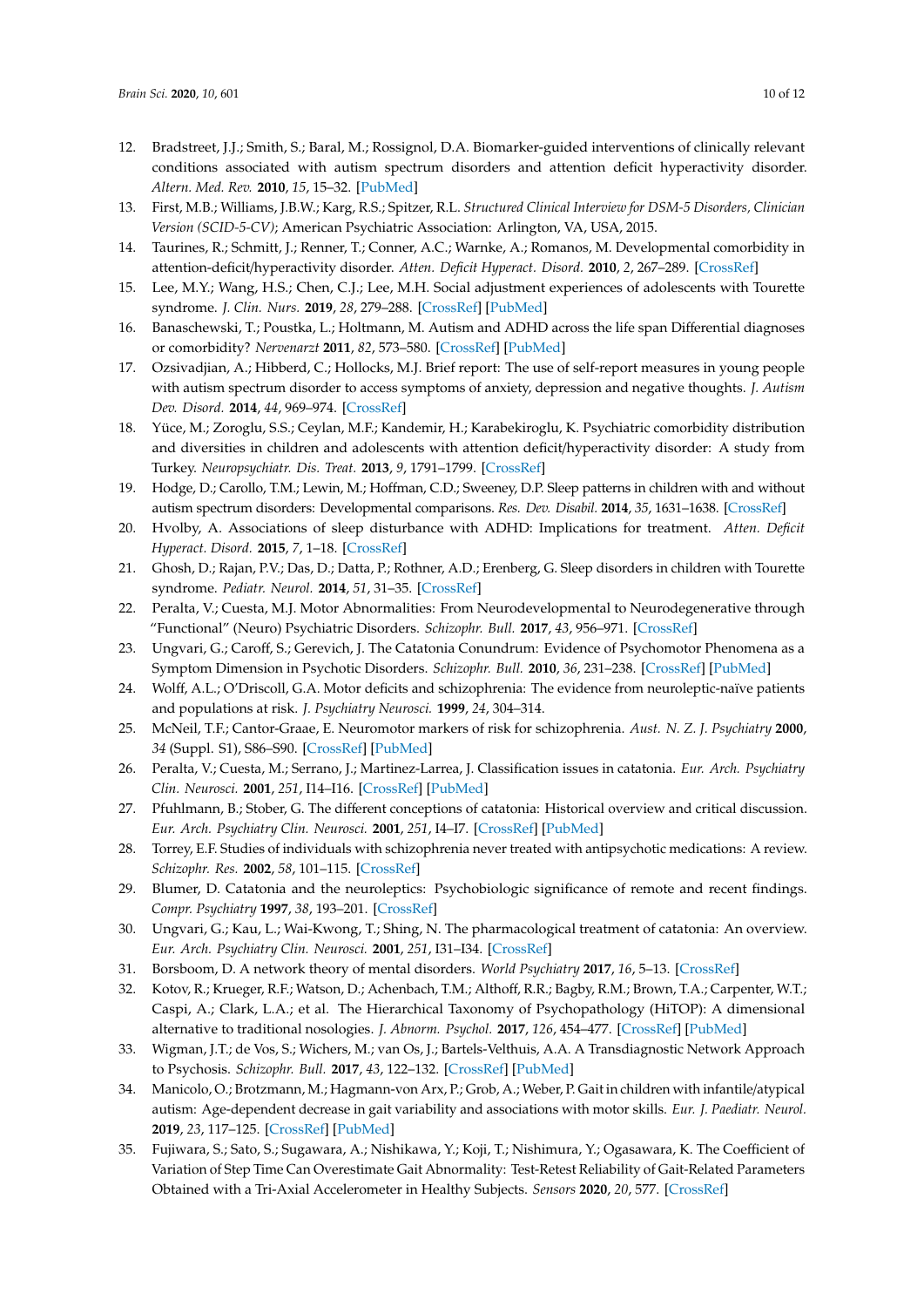- <span id="page-10-0"></span>36. Gabell, A.; Nayak, U.S. The effect of age on variability in gait. *J. Gerontol.* **1984**, *39*, 662–666. [\[CrossRef\]](http://dx.doi.org/10.1093/geronj/39.6.662)
- <span id="page-10-1"></span>37. Henderson, S.; Sugden, D.; Barnett, A. *Movement Assessment Battery for Children-2 second edition (Movement ABC-2)*; The Psychological Corporation: London, UK, 2007.
- <span id="page-10-2"></span>38. Wilson, B.; Kaplan, B.; Crawford, S.; Roberts, G. *The Developmental Coordination Questionnaire 2007 (DCDQ'07)*; Alberta Children's Hospital: Calgary, AB, Canada, 2007.
- <span id="page-10-3"></span>39. Thorpe, D.E.; Dusing, S.C.; Moore, C.G. Repeatability of temporospatial gait measures in children using the GAITRite electronic walkway. *Arch. Phys. Med. Rehabil.* **2005**, *86*, 2342–2346. [\[CrossRef\]](http://dx.doi.org/10.1016/j.apmr.2005.07.301)
- <span id="page-10-4"></span>40. Al-Yahya, E.; Dawes, H.; Smith, L.; Dennis, A.; Howells, K.; Cockburn, J. Cognitive motor interference while walking: A systematic review and meta-analysis. *Neurosci. Biobehav. Rev.* **2011**, *35*, 715–728. [\[CrossRef\]](http://dx.doi.org/10.1016/j.neubiorev.2010.08.008)
- <span id="page-10-5"></span>41. Nayate, A.; Tonge, B.J.; Bradshaw, J.L.; McGinley, J.L.; Iansek, R.; Rinehart, N.J. Differentiation of high-functioning autism and Asperger's disorder based on neuromotor behaviour. *J. Autism Dev. Disord.* **2012**, *42*, 707–717. [\[CrossRef\]](http://dx.doi.org/10.1007/s10803-011-1299-5)
- <span id="page-10-6"></span>42. Wilson, B.N.; Crawford, S.G.; Green, D.; Roberts, G.; Aylott, A.; Kaplan, B.J. Psychometric properties of the revised Developmental Coordination Disorder Questionnaire. *Phys. Occup. Ther. Pediatr.* **2009**, *29*, 182–202. [\[CrossRef\]](http://dx.doi.org/10.1080/01942630902784761)
- <span id="page-10-7"></span>43. Caravale, B.; Baldi, S.; Gasparini, C.; Wilson, B.N. Cross-cultural adaptation, reliability and predictive validity of the Italian version of Developmental Coordination Disorder Questionnaire (DCDQ). *Eur. J. Paediatr. Neurol.* **2014**, *18*, 267–272. [\[CrossRef\]](http://dx.doi.org/10.1016/j.ejpn.2013.11.009)
- <span id="page-10-8"></span>44. Cancer, A.; Minoliti, R.; Crepaldi, M.; Antonietti, A. Identifying developmental motor difficulties: A review of tests to assess motor coordination in children. *J. Funct. Morphol. Kinesiol.* **2020**, *5*, 16. [\[CrossRef\]](http://dx.doi.org/10.3390/jfmk5010016)
- <span id="page-10-9"></span>45. Ungvari, G.S. Catatonia in DSM 5: Controversies regarding its psychopathology, clinical presentation and treatment response. *Neuropsychopharmacol. Hung.* **2014**, *16*, 189–194. [\[PubMed\]](http://www.ncbi.nlm.nih.gov/pubmed/25577482)
- <span id="page-10-10"></span>46. Tang, V.M.; Duffin, J. Catatonia in the History of Psychiatry: Construction and Deconstruction of a Disease Concept. *Perspect. Biol. Med.* **2014**, *57*, 524–537. [\[CrossRef\]](http://dx.doi.org/10.1353/pbm.2014.0033) [\[PubMed\]](http://www.ncbi.nlm.nih.gov/pubmed/26497239)
- <span id="page-10-11"></span>47. Larson, J.C.; Mostofsky, S.H.; Goldberg, M.C.; Cutting, L.E.; Denckla, M.B.; Mahone, E.M. Effects of gender and age on motor exam in typically developing children. *Dev. Neuropsychol.* **2007**, *32*, 543–562. [\[CrossRef\]](http://dx.doi.org/10.1080/87565640701361013) [\[PubMed\]](http://www.ncbi.nlm.nih.gov/pubmed/17650993)
- <span id="page-10-12"></span>48. Largo, R.; Caflisch, J.; Hug, F.; Muggli, K.; Molnar, A.; Molinari, L. Neuromotor development from 5 to 18 years. Part 2: Associated movements. *Dev. Med. Child. Neurol.* **2001**, *43*, 444–453. [\[CrossRef\]](http://dx.doi.org/10.1017/S0012162201000822) [\[PubMed\]](http://www.ncbi.nlm.nih.gov/pubmed/11463174)
- <span id="page-10-13"></span>49. Largo, R.; Caflisch, J.; Hug, F.; Muggli, K.; Molnar, A.; Molinari, L.; Sheehy, A.; Gasser, T. Neuromotor development from 5 to 18 years. Part 1: Timed performance. *Dev. Med. Child. Neurol.* **2001**, *43*, 436–443. [\[CrossRef\]](http://dx.doi.org/10.1017/S0012162201000810)
- <span id="page-10-14"></span>50. Skinner, R.A.; Piek, J.P. Psychosocial implications of poor motor coordination in children and adolescents. *Hum. Mov. Sci.* **2001**, *20*, 73–94. [\[CrossRef\]](http://dx.doi.org/10.1016/S0167-9457(01)00029-X)
- <span id="page-10-15"></span>51. Nicolson, R.; Lenane, M.; Singaracharlu, S.; Malaspina, D.; Giedd, J.N.; Hamburger, S.D.; Gochman, P.; Bedwell, J.; Thaker, G.K.; Fernandez, T.; et al. Premorbid speech and language impairments in childhood-onset schizophrenia: Association with risk factors. *Am. J. Psychiatry* **2000**, *157*, 794–800. [\[CrossRef\]](http://dx.doi.org/10.1176/appi.ajp.157.5.794)
- <span id="page-10-16"></span>52. LeDoux, J. *The Emotional Brain*; Weidenfeld and Nicolson: London, UK, 1998.
- <span id="page-10-17"></span>53. Piek, J.P.; Barrett, N.C.; Allen, L.S.; Jones, A.; Louise, M. The relationship between bullying and self-worth in children with movement coordination problems. *Br. J. Educ. Psychol.* **2005**, *75*, 453–463. [\[CrossRef\]](http://dx.doi.org/10.1348/000709904X24573)
- <span id="page-10-18"></span>54. Cairney, J.; Veldhuizen, S.; Szatmari, P. Motor coordination and emotional-behavioral problems in children. *Curr. Opin. Psychiatry* **2010**, *23*, 324–329. [\[CrossRef\]](http://dx.doi.org/10.1097/YCO.0b013e32833aa0aa)
- <span id="page-10-19"></span>55. Rapoport, J.L.; Giedd, J.N.; Gogtay, N. Neurodevelopmental model of schizophrenia: Update 2012. *Mol. Psychiatry* **2012**, *17*, 1228–1238. [\[CrossRef\]](http://dx.doi.org/10.1038/mp.2012.23) [\[PubMed\]](http://www.ncbi.nlm.nih.gov/pubmed/22488257)
- <span id="page-10-20"></span>56. Fountoulakis, K.N.; Panagiotidis, P.; Kimiskidis, V.; Nimatoudis, I.; Gonda, X. Prevalence and correlates of neurological soft signs in healthy controls without family history of any mental disorder: A neurodevelopmental variation rather than a specific risk factor? *Int. J. Dev. Neurosci.* **2018**, *68*, 59–65. [\[CrossRef\]](http://dx.doi.org/10.1016/j.ijdevneu.2018.04.006) [\[PubMed\]](http://www.ncbi.nlm.nih.gov/pubmed/29705589)
- <span id="page-10-21"></span>57. Poole, K.L.; Schmidt, L.A.; Missiuna, C.; Saigal, S.; Boyle, M.H.; Van Lieshout, R.J. Childhood motor coordination and adult psychopathology in extremely low birth weight survivors. *J. A*ff*ect. Disord.* **2016**, *190*, 294–299. [\[CrossRef\]](http://dx.doi.org/10.1016/j.jad.2015.10.031) [\[PubMed\]](http://www.ncbi.nlm.nih.gov/pubmed/26544612)
- <span id="page-10-22"></span>58. Owen, M.J.; O'Donovan, M.C.; Thapar, A.; Craddock, N. Neurodevelopmental hypothesis of schizophrenia. *Br. J. Psychiatry* **2011**, *198*, 173–175. [\[CrossRef\]](http://dx.doi.org/10.1192/bjp.bp.110.084384) [\[PubMed\]](http://www.ncbi.nlm.nih.gov/pubmed/21357874)